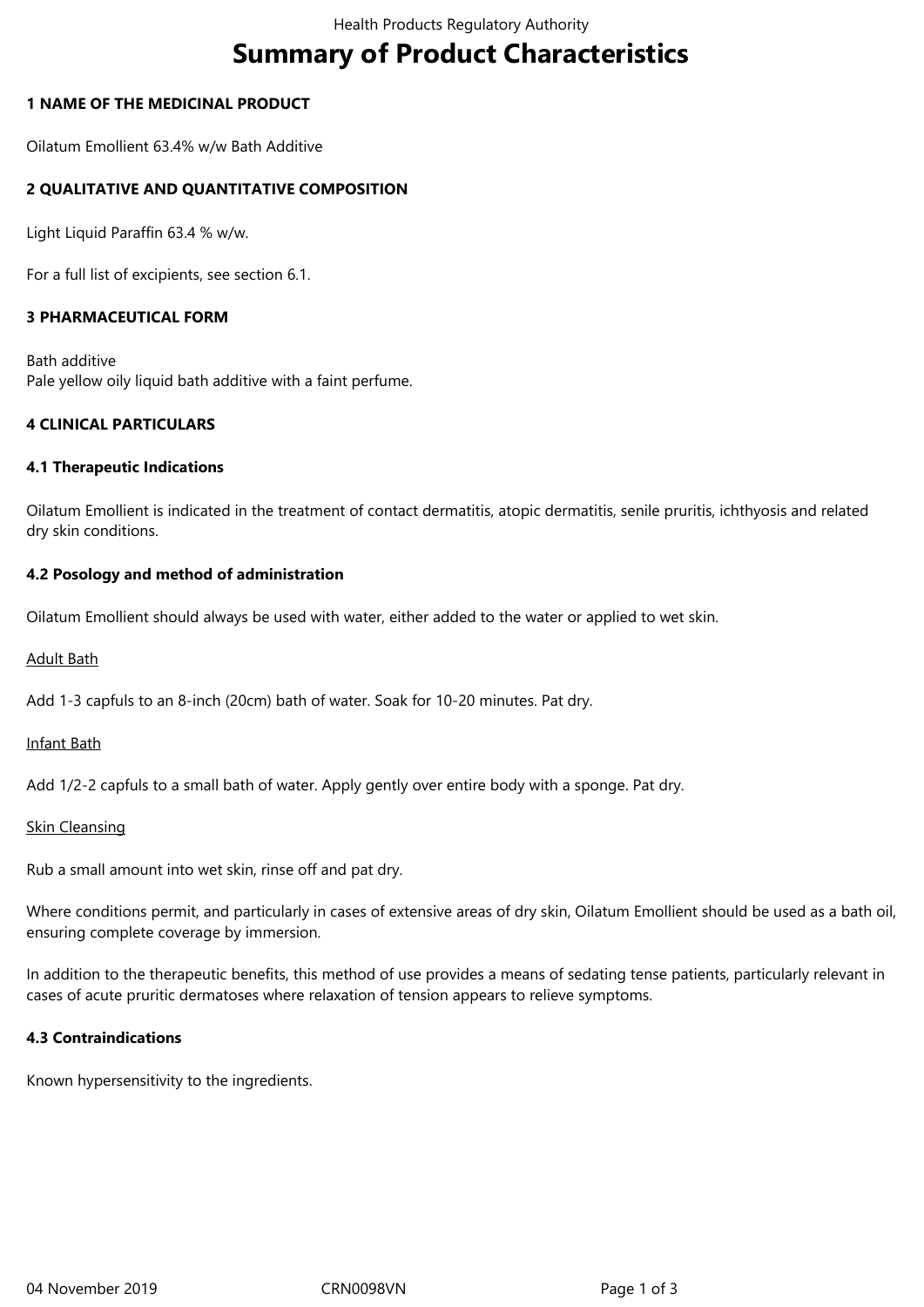#### **4.4 Special warnings and precautions for use**

None.

## **4.5 Interaction with other medicinal products and other forms of interactions**

None.

## **4.6 Fertility, pregnancy and lactation**

There are no restrictions on the use of the product in pregnancy or lactation.

## **4.7 Effects on ability to drive and use machines**

None.

## **4.8 Undesirable effects**

## Reporting of suspected adverse reactions

Reporting suspected adverse reactions after authorisation of the medicinal product is important. It allows continued monitoring of the benefit/risk balance of the medicinal product. Healthcare professionals are asked to report any suspected adverse reactions via HPRA Pharmacovigilance, Earlsfort Terrace, IRL - Dublin 2; Tel: +353 1 6764971; Fax: +353 1 6762517. Website: www.hpra.ie; E-mail: medsafety@hpra.ie.

## **4.9 Overdose**

Not appl[icable.](http://www.hpra.ie/)

## **5 PHARMACOLOGICAL PROPERTIES**

#### **5.1 Pharmacodynamic properties**

Light liquid paraffin exerts an emollient effect by forming an occlusive oil film in the stratum corneum. This prevents excessive evaporation of water from the skin surface, aiding hydration and lubrication.

#### **5.2 Pharmacokinetic properties**

Not applicable.

#### **5.3 Preclinical safety data**

Not applicable.

# **6 PHARMACEUTICAL PARTICULARS**

# **6.1 List of excipients**

Acetylated lanolin alcohols Isopropyl palmitate Magrogol 400 dilaurate Polyoxyethylene 40 sorbital septaoleate Perfume - floral spice